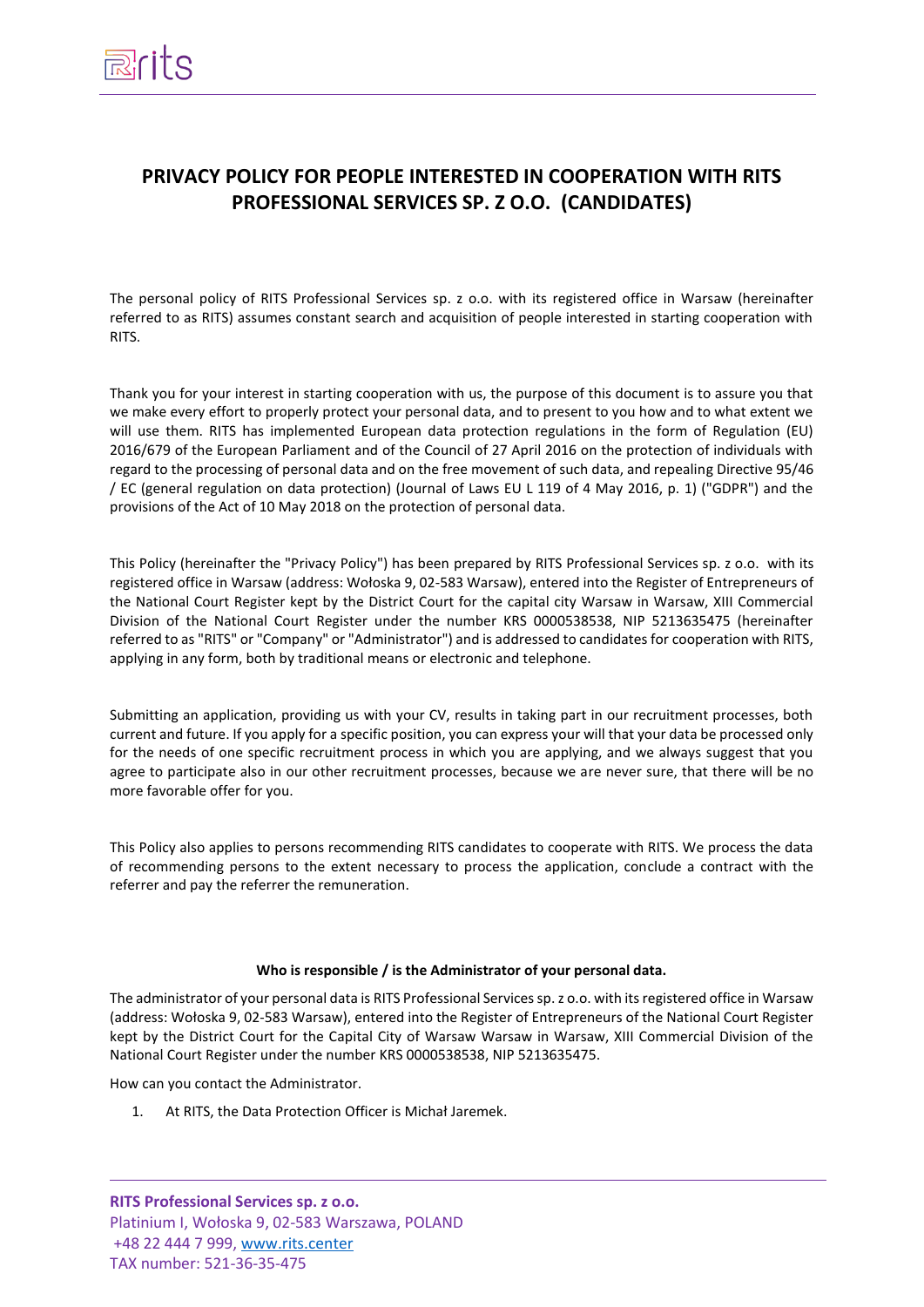2. In matters relating to the processing of your personal data by the Administrator, you can contact the Administrator or the Data Protection Inspector by sending traditional correspondence to the address of RITS Professional Services sp. z o.o., ul. Wołoska 9, 02-583 Warsaw, or via the e-mail address: rodo@rits.center.

# **What is the basis and for what purpose we process your personal data.**

We always process your personal data in a lawful manner, based on one of the following conditions, depending on whether our cooperation is based on an employment contract or other cooperation agreement (civil law contract), including one concluded with you, as entrepreneur (B2B contract).

# Job contract

Your personal data, if the cooperation is based on an employment contract, is processed by the Administrator:

1. In order to carry out the recruitment process in the scope indicated in the Labor Code;

2. In order to prepare an employment contract, ie to take action at the request of the data subject (ie you) before concluding the contract;

3. To the extent that it is necessary to establish, investigate or defend claims in court, administrative or other out-of-court proceedings - in order to implement the Administrator's legitimate interest in establishing, investigating or defending against such claims.

# Civil law contracts (including B2B contracts)

Your personal data, in the event that the cooperation will take place on the basis of civil law contracts - orders, for the provision of services, for a specific work or other civil law, are processed by the Administrator:

1. In order to carry out the recruitment process on the basis of your consent to the processing of personal data for this purpose;

2. With regard to the data provided to us by you, necessary for the preparation of the contract, also for the preparation of the contract, ie in order to take action at the request of the data subject (ie you) before concluding the contract;

3.to the extent that it is necessary to establish, investigate or defend claims in court, administrative or other out-of-court proceedings - in order to implement the Administrator's legitimate interest in establishing, investigating or defending against such claims.

In the case of persons recommending candidates for RITS, if these persons are our associates, we process their data under concluded contracts in order to enable the calculation and payment of the commission due to the referrer. If the recommending person is not our associate, we process his data in order to conclude an agency agreement and pay the commission for the referral.

# **The source of your personal data.**

The data is obtained directly from you or may be obtained not directly from you, i.e. from other entities that have provided us with your personal data in connection with the provision of recruitment services to us by them, e.g. headhunters, recruiters, employment agencies, etc. to whom you provided your personal data in connection with your job search. In the scope of programs organized by us to encourage you to cooperate with us, we may also receive your data from your friends, who will find that you would fit perfectly in our team and will provide us with your data with your consent. Candidates recommending candidates also provide us with their personal data in order to be able to pay their remuneration, as well as to inform the candidates about the person recommending them.

**RITS Professional Services sp. z o.o.**  Platinium I, Wołoska 9, 02-583 Warszawa, POLAND +48 22 444 7 999, [www.rits.center](http://www.rits.center/) TAX number: 521-36-35-475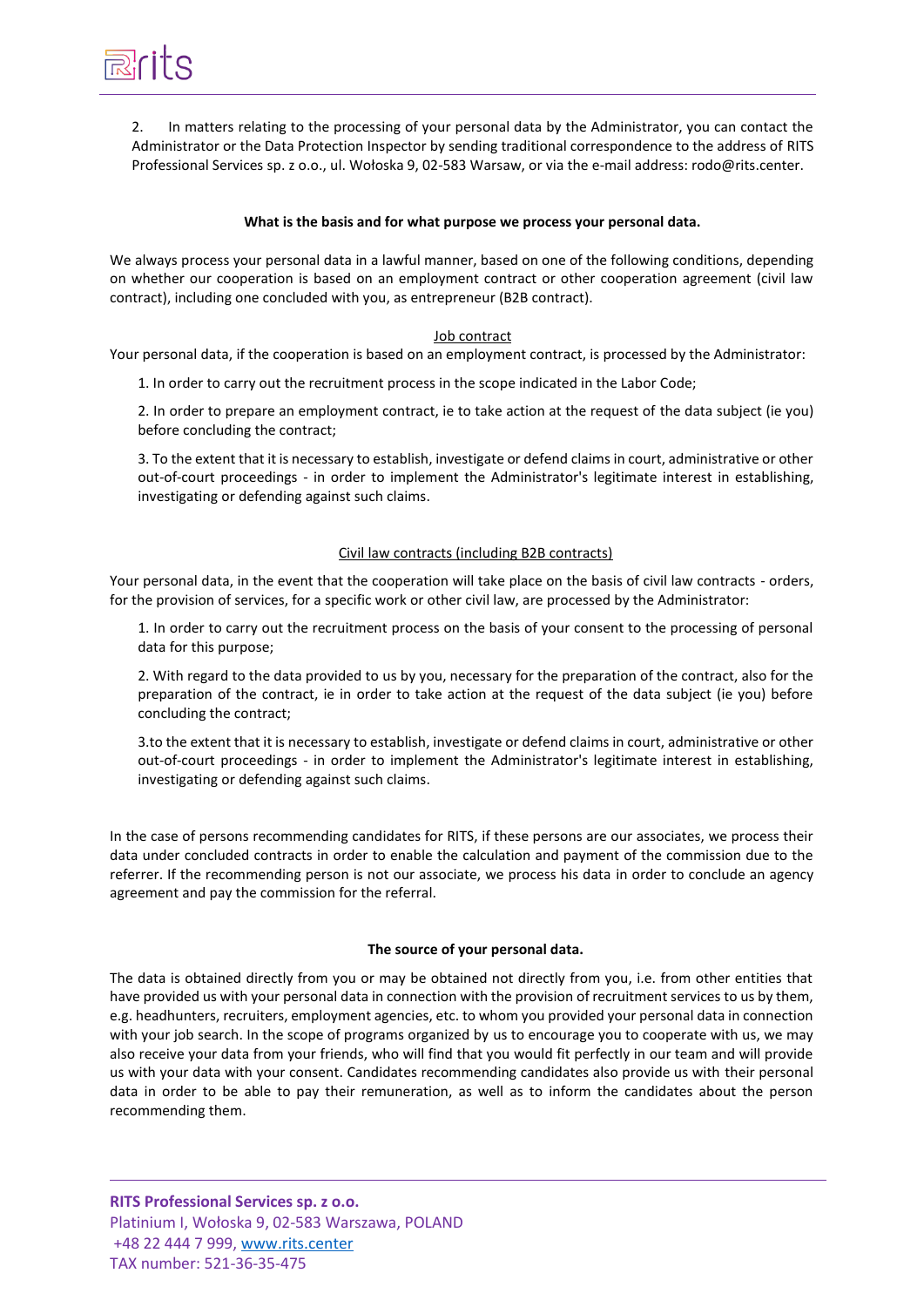

With regard to data that has not been provided to us directly by you, we process it to the extent that includes the following data categories: name, surname, telephone number, e-mail address, home address, previous employment history, professional experience and education, possibly additional information that you have included in your CV yourself.

#### **What are your rights to personal data.**

Pursuant to the provisions of the GDPR, you have a number of rights with regard to your personal data, in particular:

a) The right to access your personal data. You can exercise your right to access your data at any time.

b) The right to rectify and supplement data. You have the right to request the Administrator to immediately rectify your personal data that is incorrect, as well as to request supplementing incomplete personal data.

c) The right to request the deletion of data. You have the right to request the Administrator to delete your personal data immediately in any of the following cases:

i.when personal data are no longer necessary for the purposes for which they were collected or otherwise processed;

ii. when the data subject has withdrawn the consent on which the processing is based and there is no other legal basis for the processing;

iii. when you object to the processing of data referred to in point e) below and there are no overriding legitimate grounds for the processing of this data;

iv. when personal data are processed unlawfully;

v. when personal data must be deleted in order to comply with a legal obligation provided for in European Union law or Polish law;

vi. when personal data has been collected in connection with offering information society services - in accordance with the GDPR. However, the administrator will not be able to delete your personal data to the extent indicated in the GDPR, including the processing of which will be necessary: (i) to exercise the right to freedom of expression and information, (ii) to fulfill a legal obligation requiring processing pursuant to European Union or Polish law, (iii) to establish, assert or defend claims.

d) The right to request restriction of data processing. You have the right to request the Administrator to limit processing in cases where:

i. you question the correctness of personal data - for a period allowing the Administrator to check the correctness of this data;

ii. the processing is unlawful and you oppose the erasure of the personal data and request the restriction of their use instead;

iii. The administrator no longer needs personal data for the purposes of processing, but you need them to establish, assert or defend claims;

iv. you have objected to the processing referred to in point e) below - until it is determined whether the legitimate grounds on the part of the Administrator override your grounds for objection.

e) Right to object. You have the right to object to the processing of your personal data in the event that the Administrator processes this data in a legitimate interest, including for direct marketing. To the extent that the data is processed for purposes other than direct marketing, the Data Administrator may disregard the objection if he demonstrates the existence of valid legally valid grounds for processing, overriding your interests, rights and freedoms, or grounds for establishing, investigating or defending claims .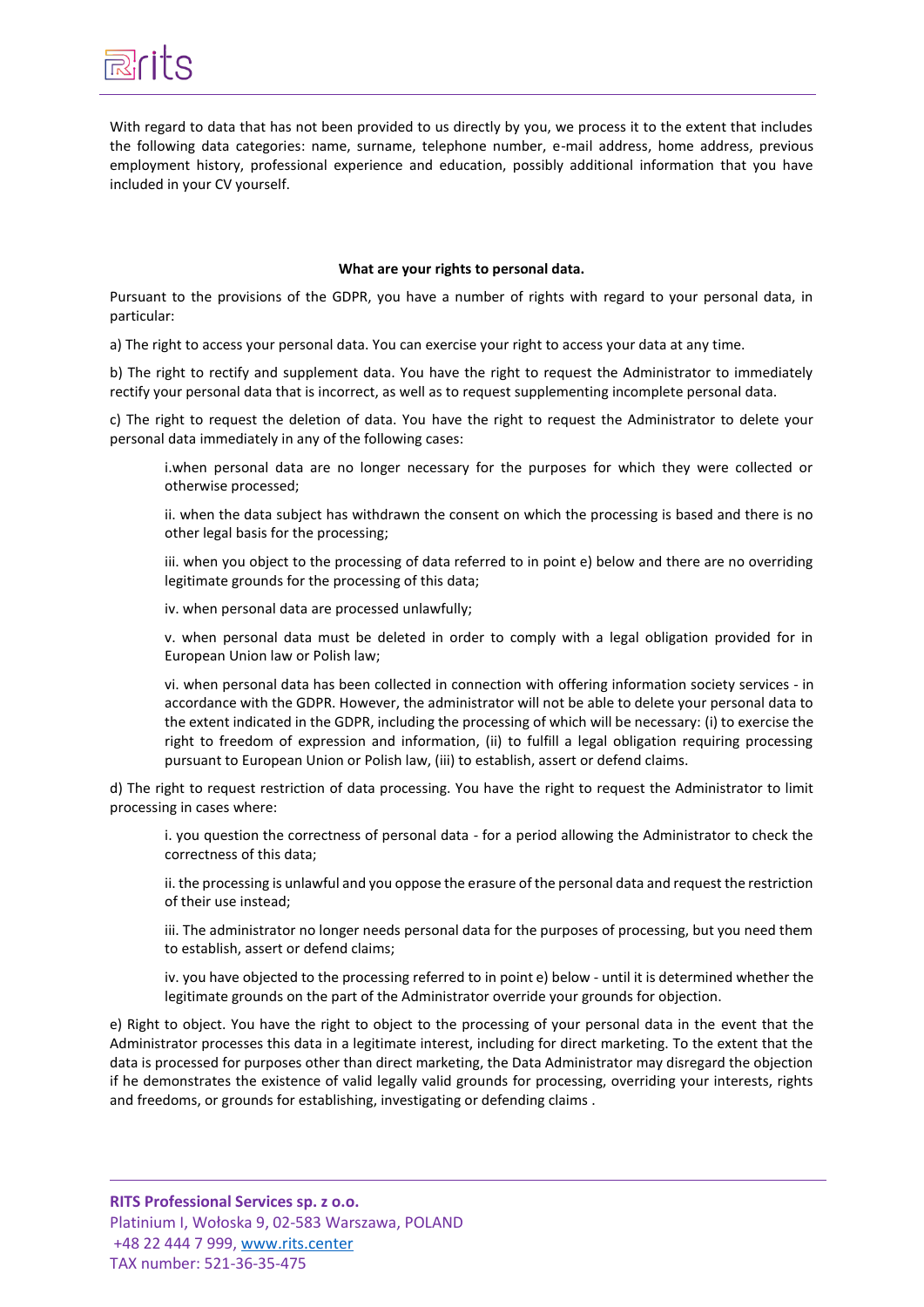

g) The right to withdraw consent. To the extent that the processing of your personal data is based on your consent, you have the right to withdraw your consent at any time. Withdrawal of consent does not affect the lawfulness of the processing which was carried out on the basis of consent before its withdrawal.

h) The right to data portability. To the extent that your data is processed in order to conclude and perform a contract or processed on the basis of consent, and data processing is carried out in an automated manner - you have the right to receive from the Administrator in a structured, commonly used machine-readable format your personal data, which you have delivered before or during the cooperation with the Company. You also have the right to send this personal data to another administrator.

i) Right to lodge a complaint. You have the right to lodge a complaint against the processing of personal data by the Administrator to the supervisory body, which in Poland is the President of the Office for Personal Data Protection.

The rights referred to in point a) -g) above can be done by contacting our Data Protection Officer by sending traditional correspondence to the address of RITS Professional Services sp. z o.o., ul. Wołoska 9, 02-583 Warsaw, or via the e-mail address: rodo@rits.center.

The right to lodge a complaint referred to in point h) above can be exercised by contacting directly the President of the Office for Personal Data Protection - Office for Personal Data Protection, ul. Stawki 2, 00-193 Warsaw.

#### **Providing personal data.**

Providing your personal data in the recruitment process is voluntary. Failure to provide the data will make it impossible to achieve the purpose of personal data processing, i.e. it will prevent the recruitment process with your participation.

#### **Who do we share your personal data with**.

We may share your personal data with the following recipients or categories of data recipients:

a) Affiliates with us, belonging to the same capital group, service providers providing services on our behalf or on our behalf, as well as our clients looking for associates for whom we conduct recruitment processes. In contracts concluded with such entities, we require compliance with applicable data protection regulations.

b) if such an obligation results from mandatory provisions of law, to the necessary extent also other third parties, in particular authorized state authorities.

#### **Data storage period**

We make every effort to ensure that your personal data is processed adequately and for as long as it is necessary for the purposes for which it was collected. With this in mind, in connection with the recruitment procedure, we distinguish two scopes of data processing:

a) active data processing, i.e. processing in any way necessary from the perspective of the purpose for which the data was collected - participation in recruitment processes organized by us;

b) data processing in the "inactive" mode, consisting in abandoning active data processing and limiting itself only to their storage in the event of possible claims.

To the extent that your personal data collected only for the purposes of recruitment processes, we process them actively only during the recruitment processes. Recruitment processes are carried out by us constantly, it may always turn out that your knowledge and experience allow you to cooperate in a more attractive area, therefore we try to update information on your professional experience, also gained in cooperation with us. to be able to offer you even better job opportunities.

**RITS Professional Services sp. z o.o.**  Platinium I, Wołoska 9, 02-583 Warszawa, POLAND +48 22 444 7 999, [www.rits.center](http://www.rits.center/) TAX number: 521-36-35-475